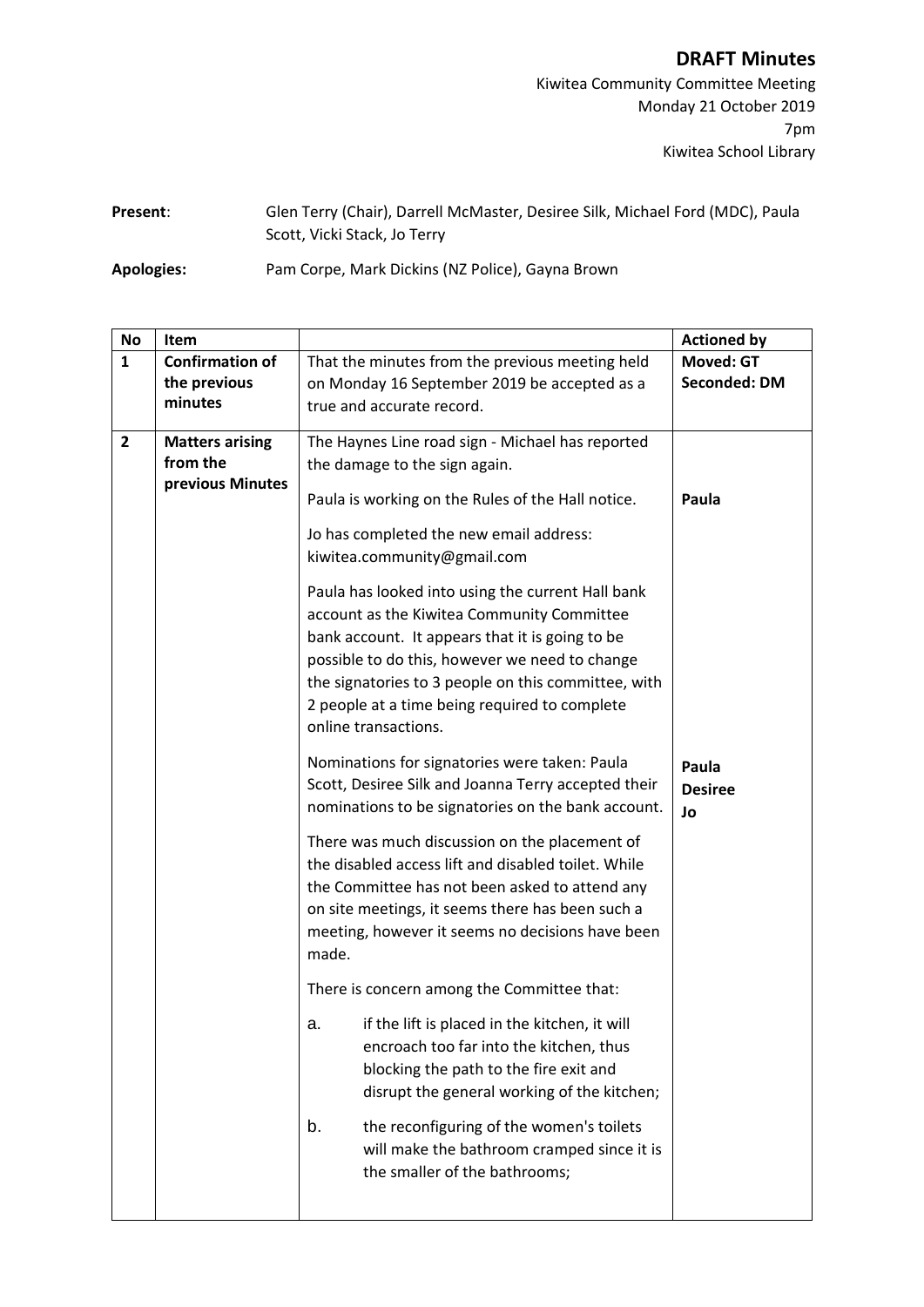| 3 | <b>Finance</b> | The Hall bank balance is currently \$669. Outgoing<br>cost for the urn to be made to Jo Terry once the<br>signatories are all sorted.                                                                                                                                                                                                                                                                                                                                                                                                                                                                                                                                                                                                                                                                                          |                |
|---|----------------|--------------------------------------------------------------------------------------------------------------------------------------------------------------------------------------------------------------------------------------------------------------------------------------------------------------------------------------------------------------------------------------------------------------------------------------------------------------------------------------------------------------------------------------------------------------------------------------------------------------------------------------------------------------------------------------------------------------------------------------------------------------------------------------------------------------------------------|----------------|
|   |                | The Spring Fling will be advertised in the School<br>Newsletter and on the PB page this week. \$10<br>entry to go towards Hall refurbishments, BYO plate<br>for supper and drink.                                                                                                                                                                                                                                                                                                                                                                                                                                                                                                                                                                                                                                              | Paula/Jo       |
|   |                | Glen has investigated options for a flashing light on<br>Perry Line. He has found a remote, solar powered<br>light on a timer which will cost around \$450, but it<br>needs to be installed somewhere appropriate.<br>Transpower has declined to let us install the light<br>on the power pole. It was suggested that perhaps<br>this is a School Board of Trustees matter and<br>Desiree will discuss this at an upcoming meeting.                                                                                                                                                                                                                                                                                                                                                                                            | <b>Desiree</b> |
|   |                | broken, it is on the user to repair or replace.<br>A letter has been received to School regarding the<br>installation of school warning lights on Kimbolton<br>Road. Flashing lights will be installed before school<br>starts for the first term in 2020. School's initial<br>proposal for lowering the speed limit at critical<br>times of the day, was denied. No consideration<br>was made for Perry or Coulter's Lines. The<br>Committee is disappointed, considering the<br>increasing traffic volumes and speeds, that more<br>lights/speed restrictions have not been introduced.<br>Michael will email the appropriate parties in<br>Council to clarify the information received via<br>School. He will pass on our thanks for the<br>proposed lights but also that we had hoped there<br>would be some consultation. | <b>Michael</b> |
|   |                | An alternative was suggested: that a designated<br>disabled toilet be constructed externally to the left<br>of the main entry of the hall so no stairs or lifts are<br>necessary and it is more discrete. Paula will<br>contact James Adamson to see if we can meet<br>there to discuss options.<br>Jo has purchased a 20L urn for the Hall. The cost<br>was \$256.99. School can borrow the urn but if it is                                                                                                                                                                                                                                                                                                                                                                                                                  |                |
|   |                | if the lift is placed at the front of the stage<br>c.<br>or in the left hand stair space it will be too<br>obvious and patrons may not feel<br>comfortable using it;<br>older patrons will not feel comfortable<br>d.<br>using a lift to get to the bathroom.                                                                                                                                                                                                                                                                                                                                                                                                                                                                                                                                                                  |                |
|   |                |                                                                                                                                                                                                                                                                                                                                                                                                                                                                                                                                                                                                                                                                                                                                                                                                                                |                |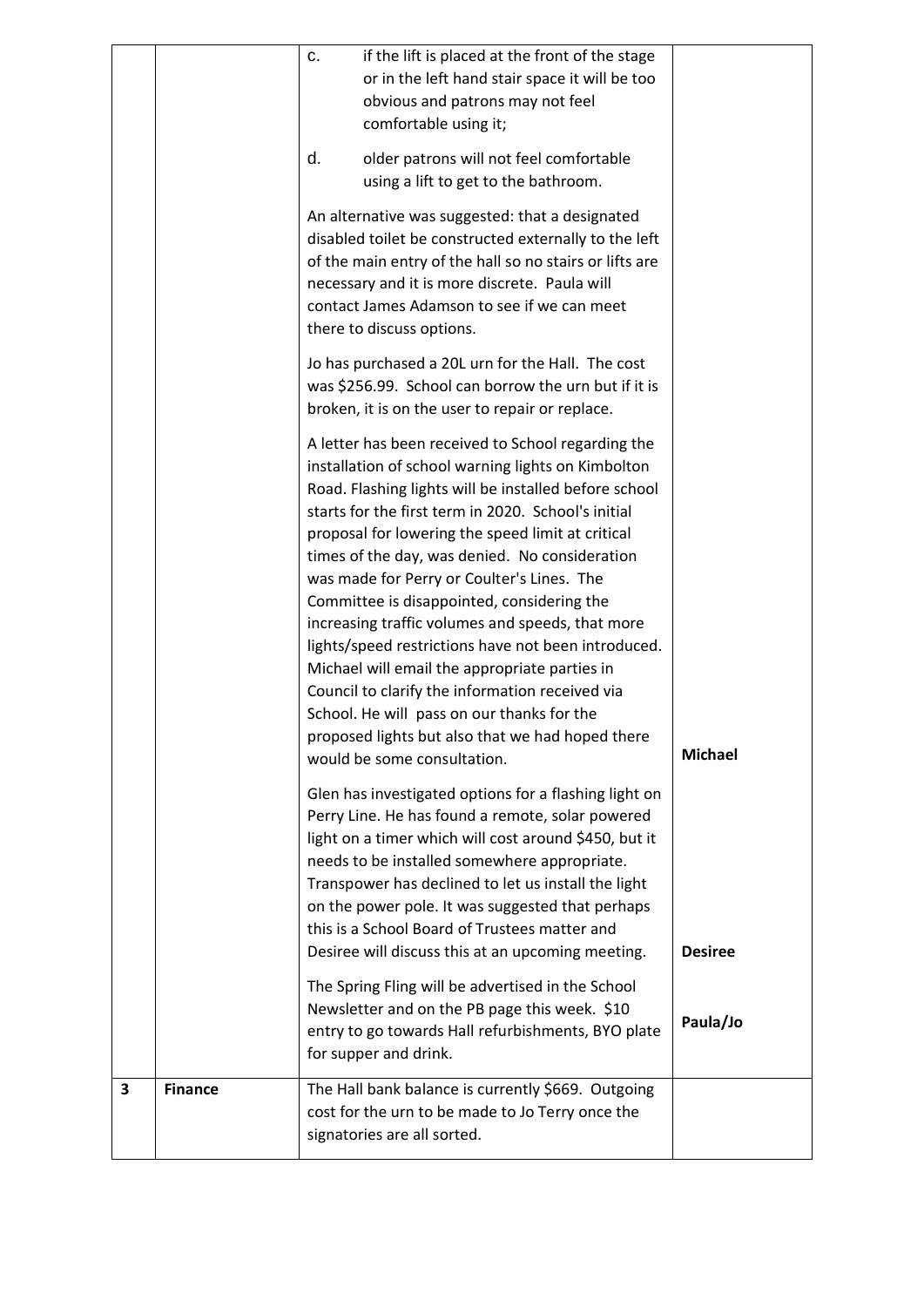| 4 | <b>Inwards</b><br>Correspondence | 30/9/19 Rebecca Bell, MDC<br>Offering for KCC to speak to their request for<br>funding for a new roof for the hall at the<br>19/9/19 Email from Janine Hawthorn, MDC<br>Updating KCC on funding for the disabled toilet and<br>access; sending a copy of the projects list from KCC<br>and where funding has been sourced from.<br>19/9/19 Email from Janine Hawthorn, MDC<br>Advising KCC there is a workshop on grant<br>applications for funding coming up if any of us<br>would like to go. (Paula and Jo attended on 18<br>October 2019)                                                                                                                                                                                                 |                                  |
|---|----------------------------------|-----------------------------------------------------------------------------------------------------------------------------------------------------------------------------------------------------------------------------------------------------------------------------------------------------------------------------------------------------------------------------------------------------------------------------------------------------------------------------------------------------------------------------------------------------------------------------------------------------------------------------------------------------------------------------------------------------------------------------------------------|----------------------------------|
|   |                                  | 11/10/19 Zoe Millan<br>Requesting to book the hall for a wedding in<br>February 2020.                                                                                                                                                                                                                                                                                                                                                                                                                                                                                                                                                                                                                                                         |                                  |
|   |                                  | Move that the correspondence be accepted.                                                                                                                                                                                                                                                                                                                                                                                                                                                                                                                                                                                                                                                                                                     | Moved: JT<br><b>Seconded: KH</b> |
| 5 | <b>General Business</b>          | Congratulations to Michael on his re-election to<br>Manawatu District Council. We hope Michael will<br>remain as our Liaison Councillor since we haven't<br>been established for 3 years yet.<br>Thank you to David Thompson for cleaning out the<br>gutters of the Hall and for keeping the halls mown.<br>It is very much appreciated.                                                                                                                                                                                                                                                                                                                                                                                                      |                                  |
|   |                                  | There have been 2 large Hall bookings come in for<br>February in the last few days.                                                                                                                                                                                                                                                                                                                                                                                                                                                                                                                                                                                                                                                           |                                  |
|   |                                  | It was agreed we would talk to our submission to<br>the Council for funding for a new roof to the Hall.<br>Vicki has offered to help Paula develop a power<br>point presentation. Kayla has offered to present<br>the submission.                                                                                                                                                                                                                                                                                                                                                                                                                                                                                                             | <b>Vicki</b><br>Paula<br>Kayla   |
| 6 | <b>Council Matters</b>           | Michael commented on the Productivity<br>Committee - last year there was a big win for rural<br>ratepayers. Feilding urban rates are the 4th<br>highest in the country while the rural rates are<br>some of the lowest. It has been suggested that this<br>needs to be evened up. Government proposes the<br>current rating system is unsustainable and wants<br>to remove the differentials and change from<br>capital value to land value rating. Revaluations are<br>now out and all values have increased in value:<br>urban houses increased about 45% and rural<br>properties increased about 10%. Lifestyle blocks<br>have increased somewhere in the middle. Michael<br>warns us to all keep up to date with the rating<br>situation. |                                  |